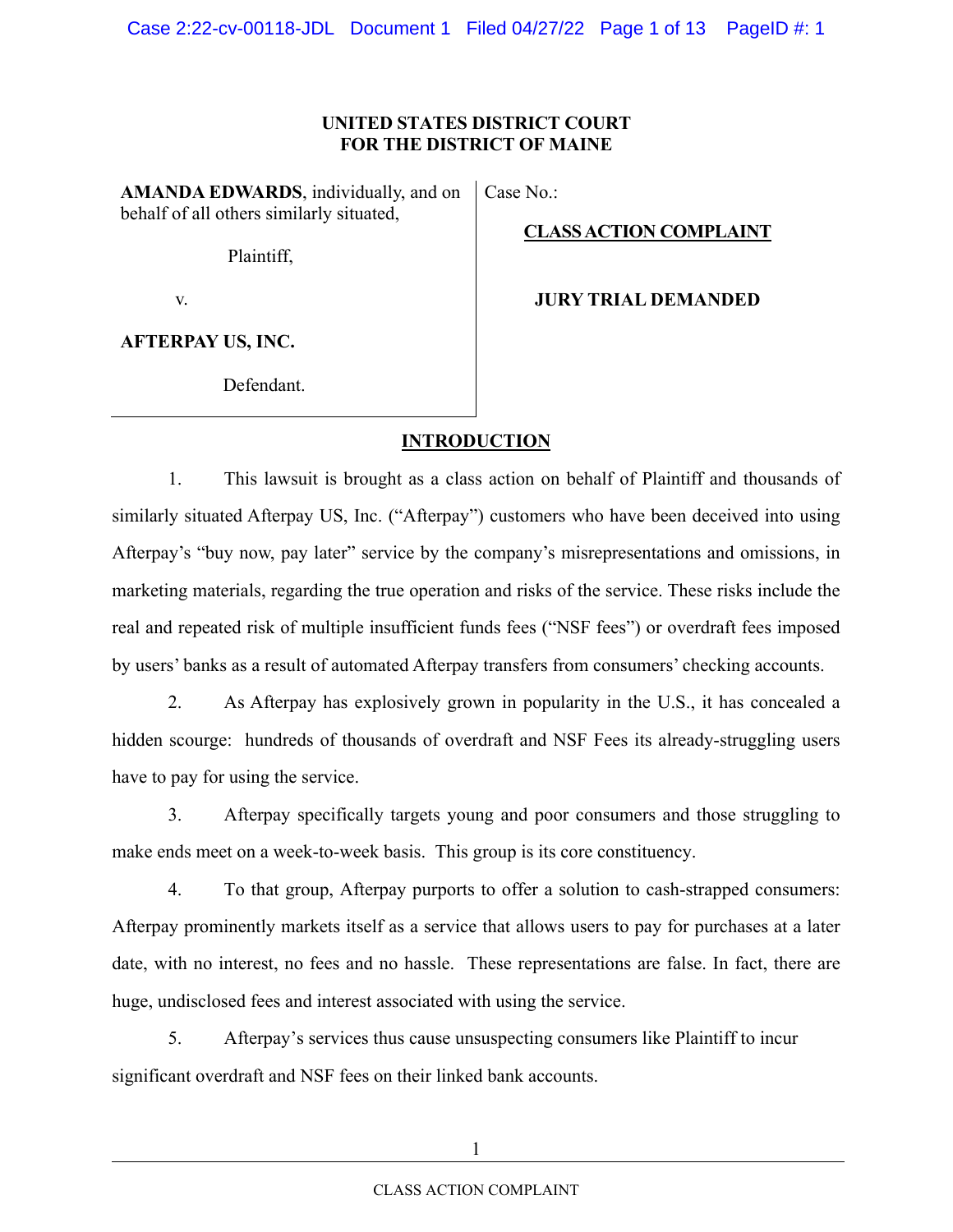#### Case 2:22-cv-00118-JDL Document 1 Filed 04/27/22 Page 2 of 13 PageID #: 2

6. Unfortunately, Afterpay's operation, along with its deceptive and incomplete marketing materials, means that users like Plaintiff end up paying huge amounts of fees and interest, which Afterpay falsely assures users they will not receive.

7. In its rush to tout itself as convenient, simple, automatic, and free, Afterpay does not disclose that overdraft and NSF fees are a likely and devastating consequence of the use of its service. No reasonable consumer would run this risk.

8. This massive risk is known to Afterpay but is omitted from all of its marketing.

9. Had Plaintiff and the Class members known of the true operation and risks of the Afterpay service, they would not used the Afterpay service.

10. Plaintiff and the Class members have been injured by Afterpay's practices. Plaintiff brings this action on behalf of themselves, the putative Class, and the general public. Plaintiff seeks actual damages, punitive damages, restitution, and an injunction on behalf of the general public to prevent Afterpay from continuing to engage in its illegal practices as described herein.

#### **PARTIES**

11. Plaintiff Amanda Edwards is a citizen and resident of Town of Lisbon, County of Androscoggin, State of Maine.

12. Defendant Afterpay US, Inc. is a California corporation with its principal place of business in San Francisco, CA.

#### **JURISDICTION AND VENUE**

13. This Court has jurisdiction over the subject matter of this action pursuant to 28 U.S.C. § 1332(d)(2), because the matter in controversy exceeds \$5,000,000, exclusive of interest and costs, and is a class action in which at least one member of the class is a citizen of a different State than Defendant. The number of members of the proposed Class in aggregate exceeds 100 users. 28 U.S.C. § 1332(d)(5)(B).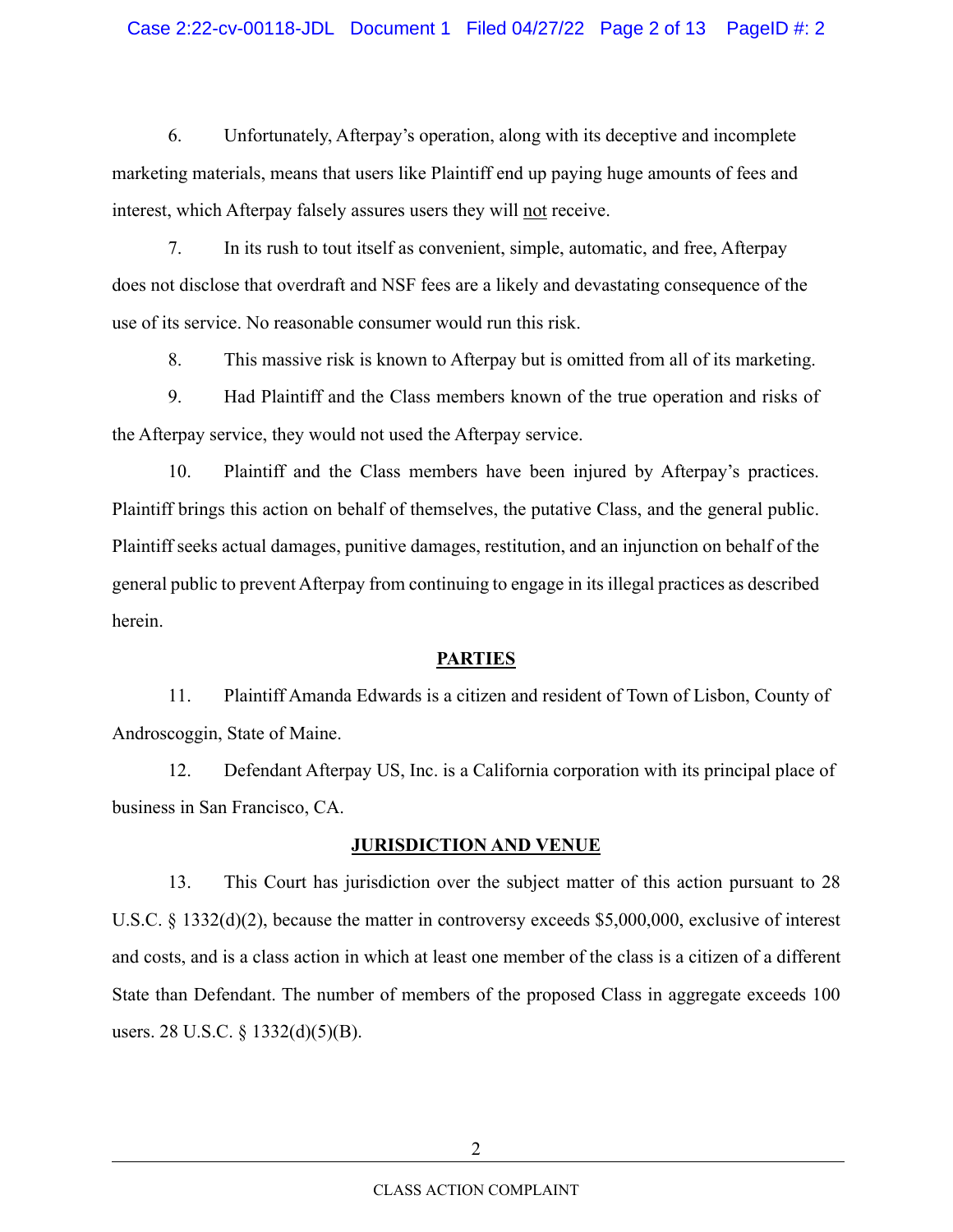14. This Court has personal jurisdiction over the Defendant because it regularly conducts and/or solicits business in, engages in other persistent courses of conduct in, and/or derives substantial revenue from products and/or services provided to persons in this District.

15. Venue is proper in this District pursuant to 28 U.S.C. § 1391(b) because a substantial part of the events or omissions giving rise to the claims occurred in this District. Within this district, this action is properly filed in and assigned for trial in Portland, pursuant to Rule 3(b) of the Civil Rules of the United States District Court for the District of Maine, because a substantial part of the events or omissions giving rise to the claims occurred in Androscoggin County.

## **FACTUAL ALLEGATIONS**

## **A. Overview**

16. Founded in Australia in 2016, Afterpay has expanded to become one of the largest buy now, pay later services in the U.S.

17. The concept of "buy now, pay later" has existed since the birth of credit cards. Afterpay has expanded this concept to offer point-of-sale loans for online and in-store purchases through its mobile app, allowing users to avoid paying in full for products at hundreds of online and in-person stores by breaking up payments into four installments—allowing users to pay off a purchase over the next six weeks.

18. According to the Afterpay website and marketing materials, the service is completely free, with no interest or hidden fees.

19. Here's how it works. At checkout at an in-person store, or online, a user is offered a Afterpay loan as an alternative to other, traditional methods of payment. During that checkout experience, Afterpay offers short marketing messages regarding its supposedly fee-free service.

20. If a user chooses to use Afterpay, she provides basic personal details like name, date of birth and address, debit card. She then is provided specific payment plan details.

21. For example, if the total purchase is \$50, Afterpay breaks that total into four payments of \$12.50, with the first installment due at checkout and the remaining three deducted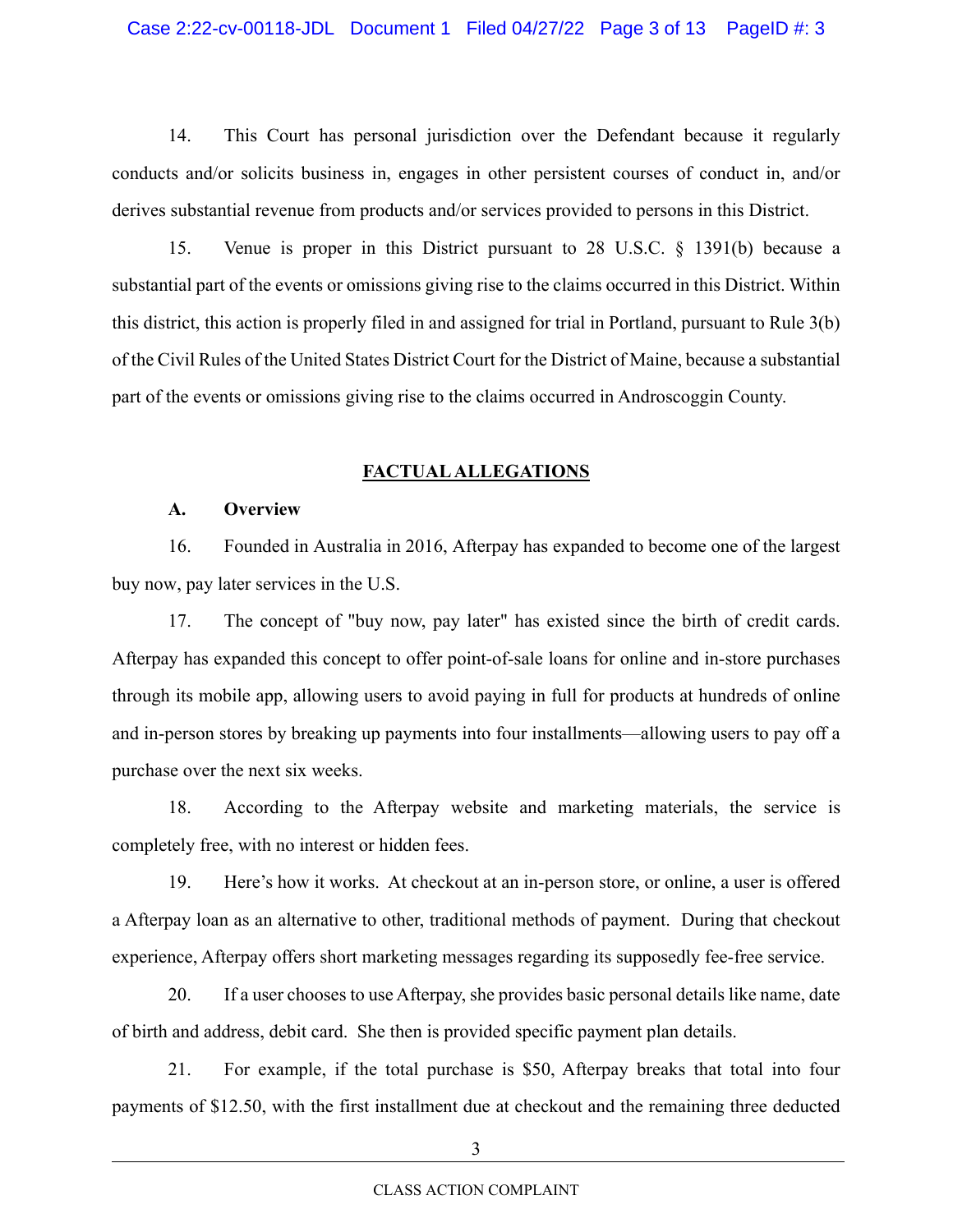over the next six weeks. The user's debit card will be charged for the first payment and automatically charged for the remaining three payments until the balance is paid in full.

22. The whole process takes a few seconds—and at no time during that process does Afterpay warn potential users of the true risks of using its service. To the contrary, during the checkout and sign up processes, Afterpay repeatedly touts itself as a free service—without "surprises."

23. Afterpay's marketing and public communications stress that it is a service that allows users to avoid overdraft fees, interest and other predatory charges.

24. Its marketing, website, and app promises:

# **Shop online and in stores. Pay over 6 weeks interest free.**

# **Afterpay. It's the better way to pay.**

# **Signing up is simple.**

No long applications or complicated terms & conditions. Have your email, phone number, address, DOB, and debit/credit card handy—that's it.

# **Get what you need right now.**

Make your first payment today and the rest over 6 weeks. It really is that simple.

# **Manage with smart limits.**

Check your available spend and stay within budget. And spend wisely with limits that gradually increase with on-time payments.

# **We've got your back.**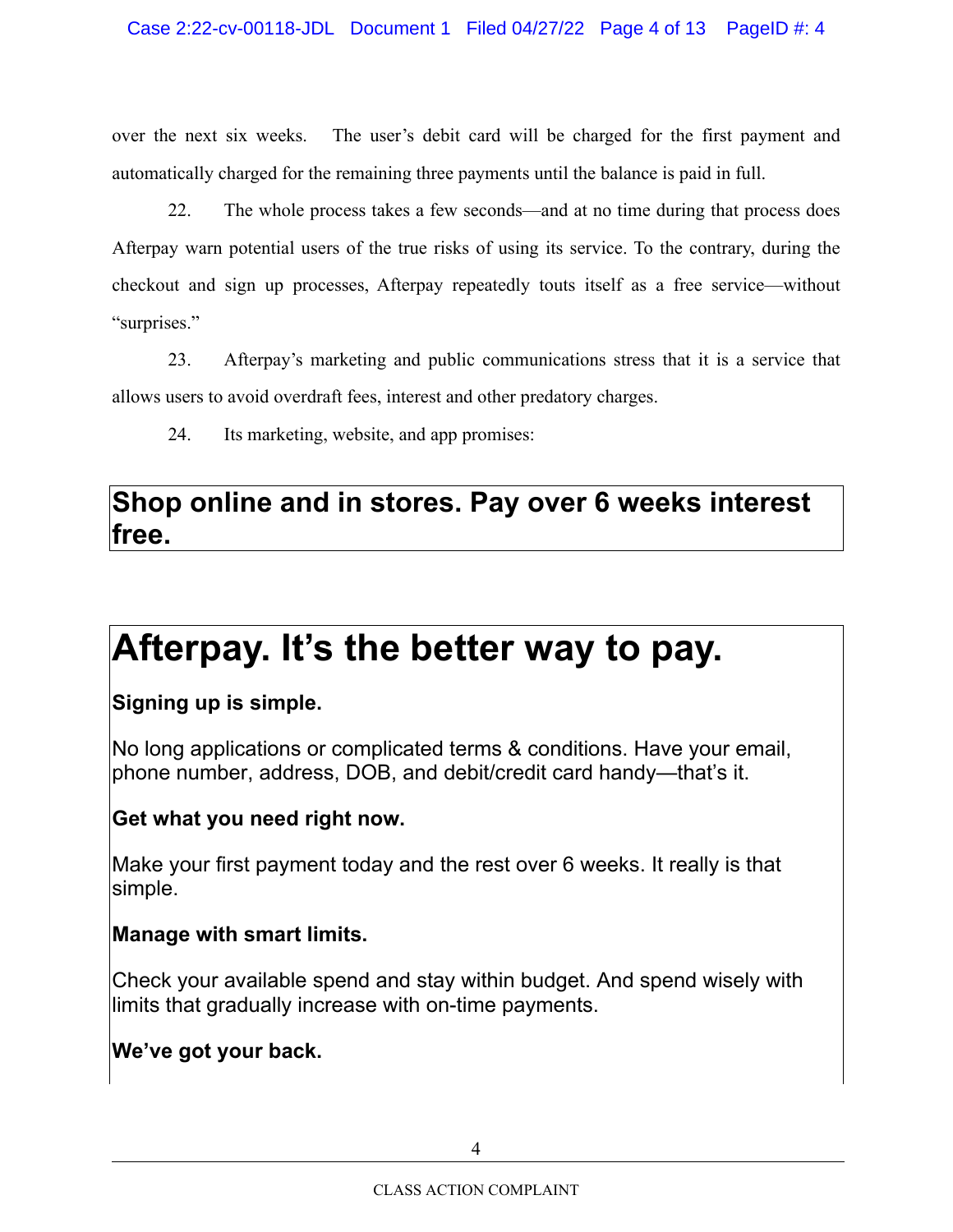We'll send reminders, so you never miss a payment. And if you do, we pause your account until you're back on track. There are no fees when you pay on time. And late fees are capped at 25% of the purchase price.

## 25. Similarly, the Afterpay interface promises:

# **We´ve pioneered a better way to pay.**

No external credit checks, no interest, no fees when you pay on time, no surprises—and our customers love us for it.

26. But there is a "surprise." A big one. There can also be huge amounts of "interest" and "fees," albeit not assessed by Afterpay, in the form of overdraft fees assessed by banks.

27. Overdraft fees, which banks charge when they pay small-dollar purchases into an insufficient account balance, are a highly profitable part of the banking sector that exclusively targets the very poor. According to a 2017 study by the Consumer Financial Protection Bureau, 5 percent of all bank accounts have over 20 overdrafts a year, which produce 63.3 percent of all overdraft fees paid by consumers. Another 4.2 percent of bank accounts have over ten overdrafts a year and make up more than 15 percent of fees paid by consumers.

28. This is the same group of consumers that Afterpay targets with its marketing: consumers living paycheck to paycheck. As a result, Afterpay knew or should have know that such users were at extreme risk of overdraft fees when using the Afterpay service.

29. When a bank pays an overdraft, it makes a loan to its accountholder in the amount of the overdraft. The overdraft fee is a payment the accountholder makes for the extension of credit for the overdrawn amount.

30. A 2008 Federal Deposit Insurance Corporation (FDIC) study showed that overdraft fees carry an effective APR in excess of 3,500 percent.

31. In short, the entire premise of Afterpay is to provide immediate access to goods and services and avoid bank fees and interest charges. That is why consumers are shocked to discover that Afterpay causes significant bank fees and interest charges.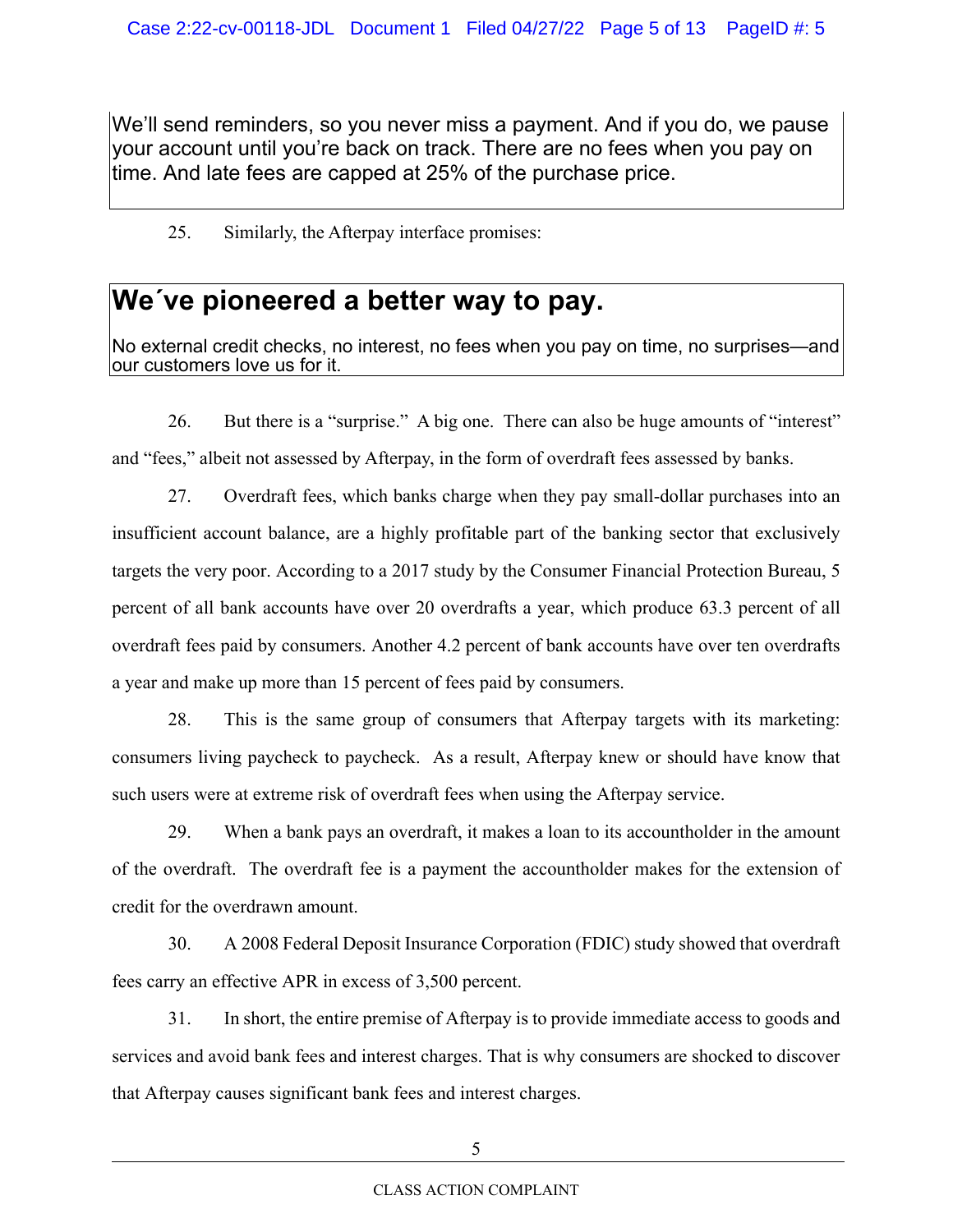#### Case 2:22-cv-00118-JDL Document 1 Filed 04/27/22 Page 6 of 13 PageID #: 6

32. Using Afterpay's services causes unsuspecting consumers like Plaintiff to incur massive fees on their linked bank accounts.

33. Afterpay misrepresents (and omits facts about) the true nature, benefits, and risks of its service, the functioning of which means that users are at extreme and undisclosed risk of expensive bank fees when using Afterpay. Had Plaintiff been adequately informed of these risks, she would not have used Afterpay.

34. As alleged herein, Plaintiff had no idea that small, automatic Afterpay repayments could cause \$30-each in overdraft fees from her bank.

#### **B. Plaintiff's Experience**

35. When Plaintiff signed up for Afterpay and were induced to provide Afterpay with their highly sensitive banking information, she was not aware that Afterpay's service had a significant "surprise" and that significant "interest" and "fees" could result.

36. For example, in December, 2021, Plaintiff made a purchase using Afterpay.

37. On January 3, 2022, Afterpay made a deduction from her checking account at Five County Credit Union in the amount of \$23.74, as a partial repayment of that purchase. That deduction caused a \$30 OD Fee at Five County Credit Union.

38. Two weeks later, on January 17, 2022, Afterpay made a deduction from her checking account at Five County Credit Union in the amount of \$23.74, as a partial repayment of that purchase. That deduction caused another \$30 OD fee at Five County Credit Union.

## **C. Afterpay's Deceptive Marketing**

39. In marketing and promotions, Afterpay describes its service as simple, convenient, and easy—a no-fee, no-interest way for consumers to receive their purchases before they have money to pay for them.

40. Afterpay's marketing never warns consumers of the extreme and crushing NSF and overdraft fee risk of using the service.

41. Afterpay conceals from users the punishing risk of NSF and overdraft fees on small dollar Afterpay repayments.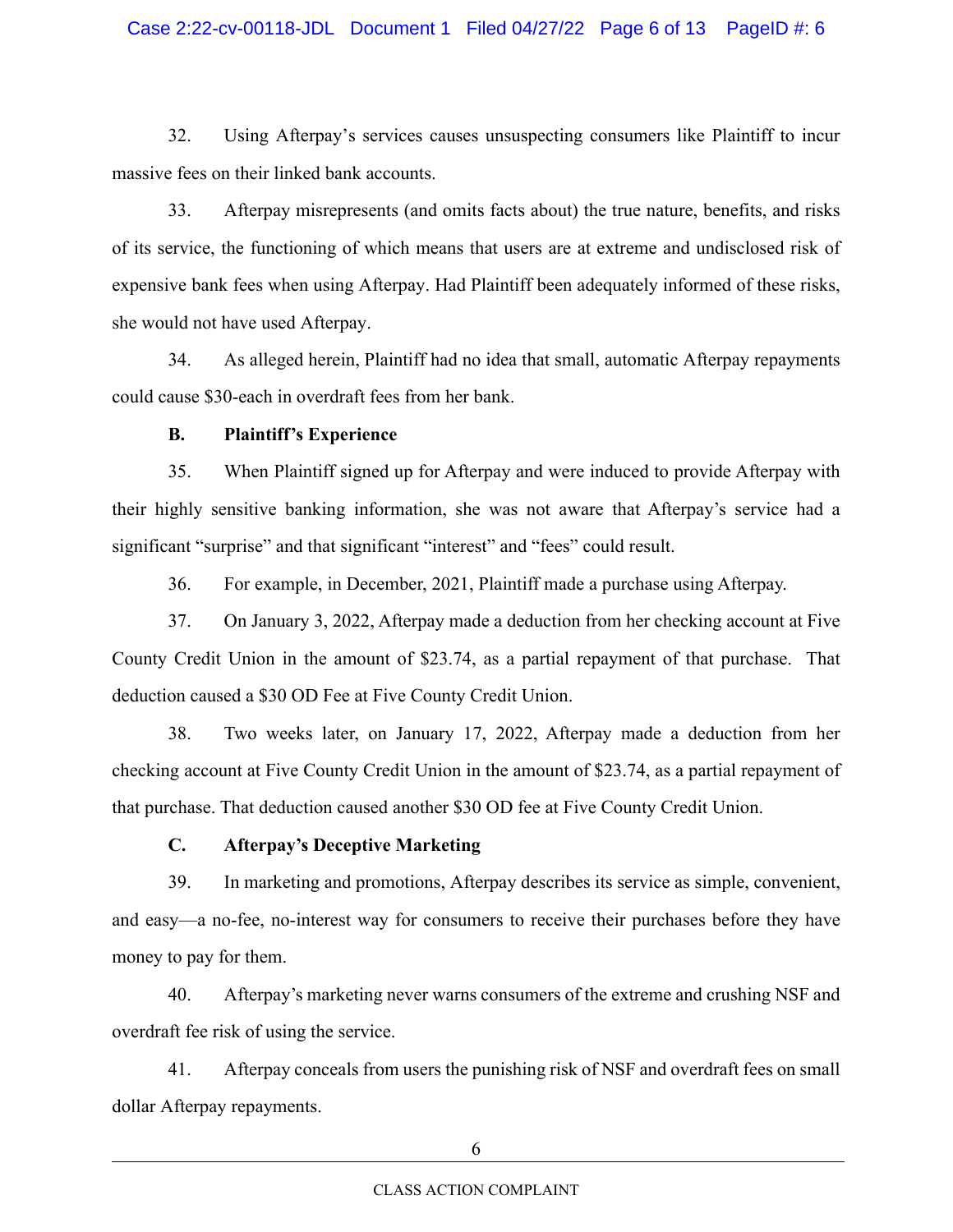#### Case 2:22-cv-00118-JDL Document 1 Filed 04/27/22 Page 7 of 13 PageID #: 7

42. Afterpay's marketing materials—including within the app, in app stores, and on Afterpay's website—never disclose these risks and material facts, instead luring consumers to sign up for and use the service with promises of ease, convenience, and fee/interest avoidance.

43. Afterpay knows that its service is likely to cause its low-income users to incur large bank fees.

44. Afterpay's representations—which all users view during the sign-up process—are false and contain material omissions.

45. Afterpay misrepresents the true nature, benefits and risks of the service, which targets users with an extreme and undisclosed risk of Afterpay triggering expensive, earningsdepleting bank fees. Plaintiff would not have used Afterpay if she had been adequately informed of the risks of bank fees. As alleged herein, Plaintiff had no idea small, automatic Afterpay repayments could cause \$30 bank fees from their bank; she had no idea Afterpay would process transactions when their accounts had insufficient funds.

46. Afterpay's marketing never discloses the most devastating risk of using the service—that days of earnings can be wiped out by bank fees associated with using the service.

47. Plaintiff would not have chosen to use the Afterpay service if she had been informed of the true risks associated with it.

## **CLASS ALLEGATIONS**

48. Plaintiff bring this action individually and as representatives of all those similarly situated, on behalf of the below-defined Class (the "Class"):

> All persons who used the Afterpay Service and incurred an overdraft or NSF Fee as a result of a Afterpay repayment deduction.

49. Excluded from the Class are Defendant and its affiliates, parents, subsidiaries, employees, officers, agents, and directors. Also excluded are any judicial officers presiding over this matter and the members of their immediate families and judicial staffs.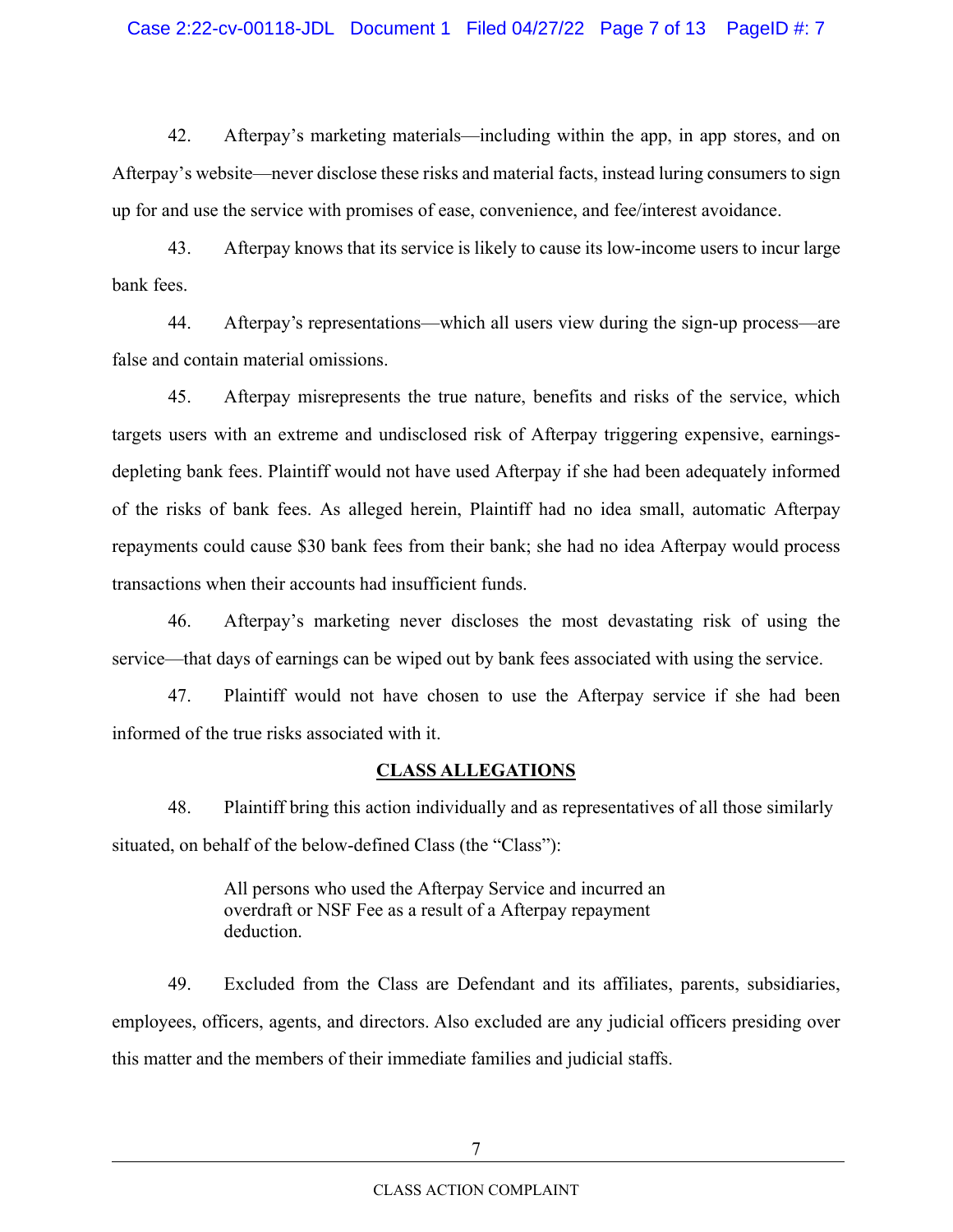#### Case 2:22-cv-00118-JDL Document 1 Filed 04/27/22 Page 8 of 13 PageID #: 8

50. This case is appropriate for class treatment because Plaintiff can prove the elements of her claims on a class wide basis using the same evidence as would be used to prove those elements in individual actions alleging the same claims.

51. **Numerosity:** The members of the Class are so numerous that joinder of all members would be unfeasible and impracticable. The precise membership of the Class is unknown to Plaintiff at this time; however, it is estimated that the Class number is greater than one hundred individuals. The identity of such membership is readily ascertainable via inspection of Defendant's books and records or other approved methods. Class members may be notified of the pendency of this action by mail, email, internet postings, and/or publication.

52. **Common Questions of Law or Fact:** There are common questions of law and fact as to Plaintiff and all other similarly situated persons, which predominate over questions affecting only individual Class members, including, without limitation:

- a) Whether Afterpay's representations and omissions about its service are false, misleading, deceptive, or likely to deceive;
- b) Whether Afterpay failed to disclose the NSF and overdraft fee risks of using its service;
- c) Whether Plaintiff and the Class members were damaged by Afterpay's conduct;
- d) Whether Afterpay's actions or inactions violated the consumer protection statute invoked herein; and
- e) Whether Plaintiff is entitled to a preliminary and permanent injunction enjoining Defendant's conduct.

53. **Predominance of Common Questions:** Common questions of law and fact predominate over questions that affect only individual members of the Class. The common questions of law set forth above are numerous and substantial and stem from Afterpay's uniform practices applicable to each individual Class member. As such, these common questions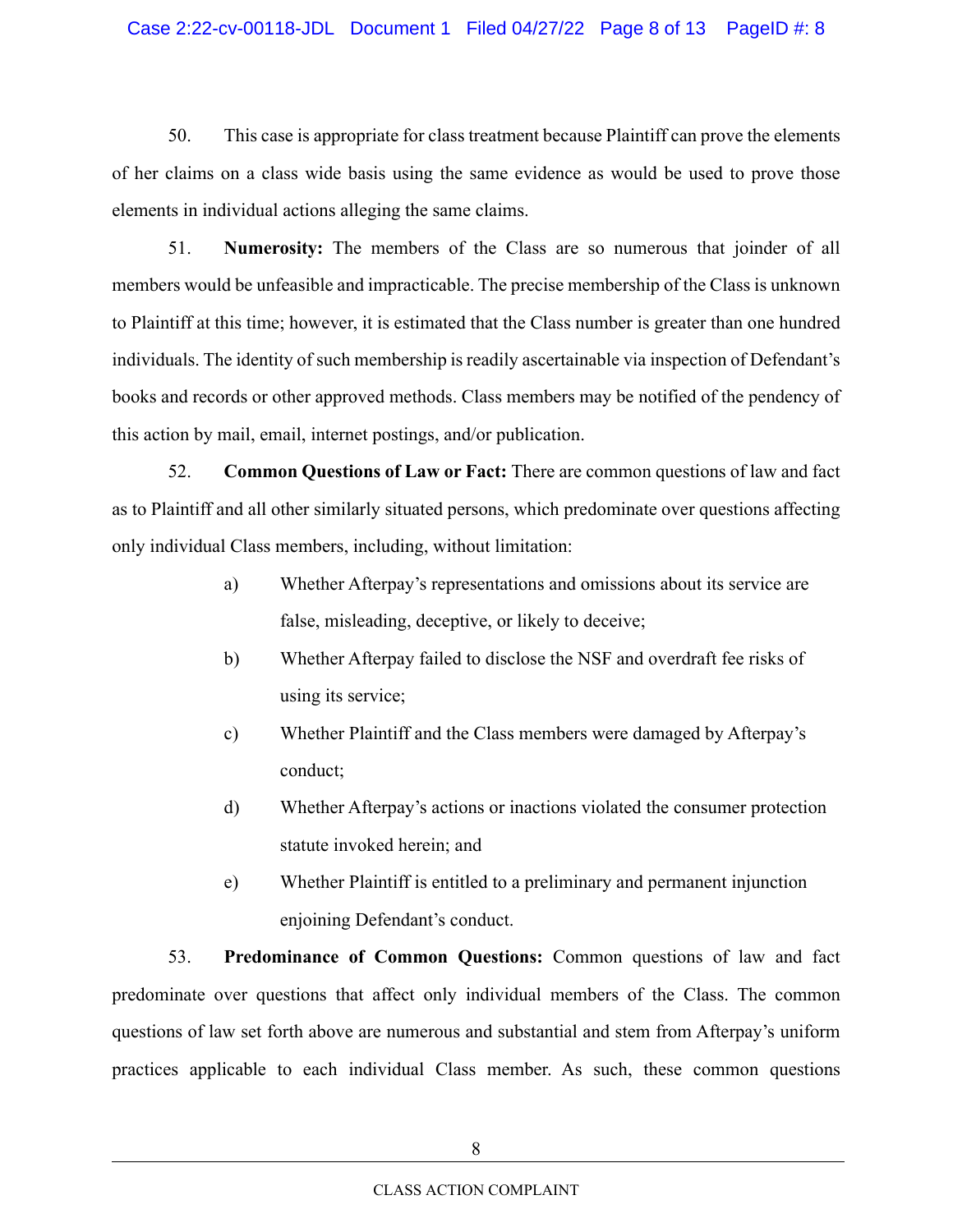predominate over individual questions concerning each Class member's showing as to his or her eligibility for recovery or as to the amount of his or her damages.

54. **Typicality:** Plaintiff's claims are typical of the claims of the other members of the Class because, among other things, Plaintiff and all Class members were similarly injured through Afterpay's uniform misconduct as alleged above. As alleged herein, Plaintiff, like the members of the Class, were deprived of monies that rightfully belonged to them. Further, there are no defenses available to Afterpay that are unique to Plaintiff.

55. **Adequacy of Representation:** Plaintiff is an adequate class representative because who is fully prepared to take all necessary steps to represent fairly and adequately the interests of the members of the Class, and because her interests do not conflict with the interests of the other Class members they seek to represent. Moreover, Plaintiff's attorneys are ready, willing, and able to fully and adequately represent Plaintiff and the members of the Class. Plaintiff's attorneys are experienced in complex class action litigation, and they will prosecute this action vigorously.

56. **Superiority:** The nature of this action and the claims available to Plaintiff and members of the Class make the class action format a particularly efficient and appropriate procedure to redress the violations alleged herein. If each Class member were required to file an individual lawsuit, Afterpay would necessarily gain an unconscionable advantage since it would be able to exploit and overwhelm the limited resources of each individual Plaintiff with its vastly superior financial and legal resources. Moreover, the prosecution of separate actions by individual Class members, even if possible, would create a substantial risk of inconsistent or varying verdicts or adjudications with respect to the individual Class members against Afterpay, and which would establish potentially incompatible standards of conduct for Afterpay and/or legal determinations with respect to individual Class members which would, as a practical matter, be dispositive of the interests of the other Class members not parties to adjudications or which would substantially impair or impede the ability of the Class members to protect their interests. Further, the claims of the individual members of the Class are not sufficiently large to warrant vigorous individual prosecution considering all of the concomitant costs and expenses attending thereto.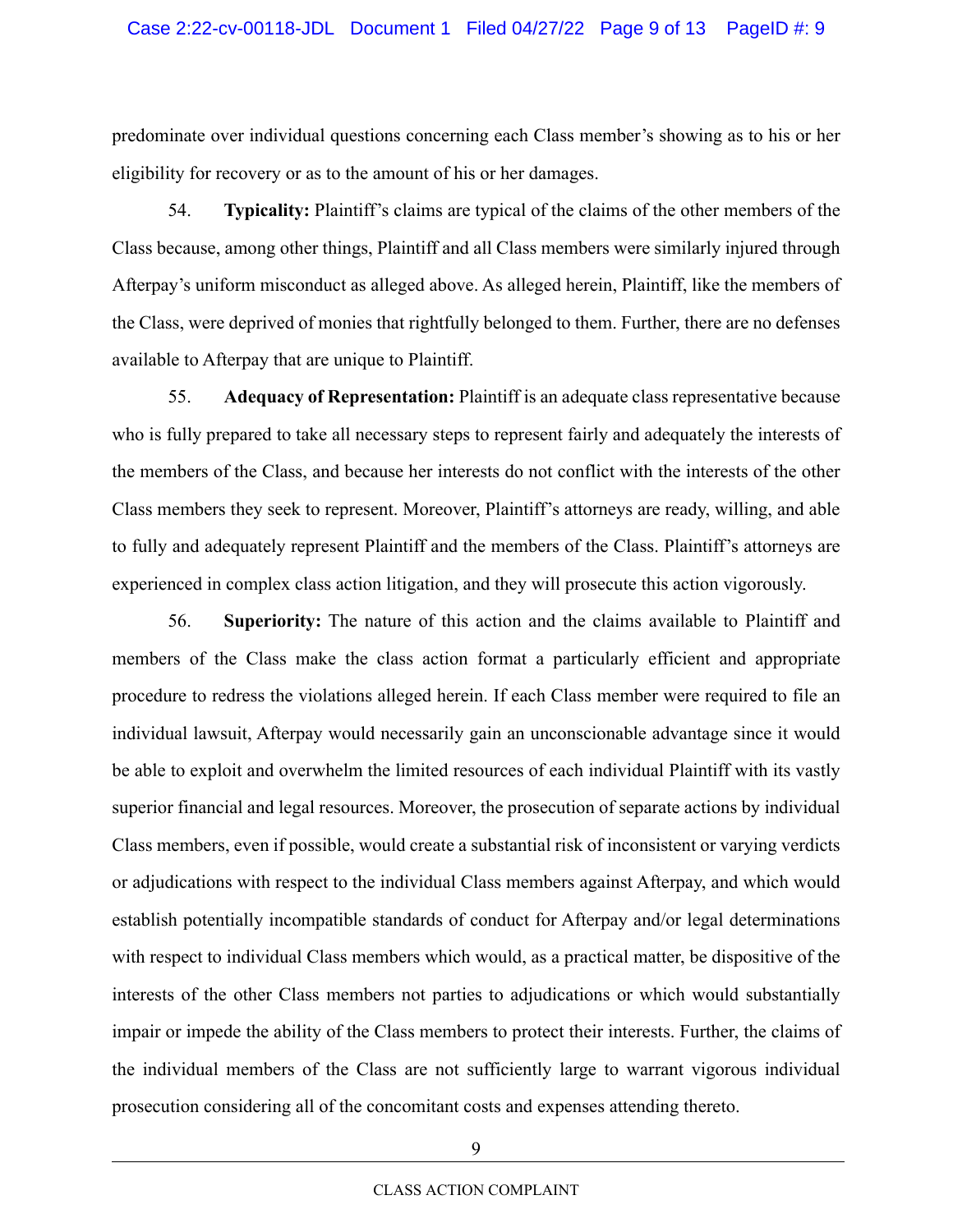#### **FIRST CAUSE OF ACTION Violation of the Maine Unfair Trade Practices Act ("UTPA") 5 M. R. S. A. § 205-A,** *et seq.*  **(On Behalf of Plaintiff and the Class)**

57. Plaintiff repeats, realleges, and incorporates by reference each of the foregoing paragraphs of this Complaint as if fully set forth herein.

58. The Maine Unfair Trade Practices Act broadly prohibits all "[u]nfair methods of competition and unfair or deceptive acts or practices in the conduct of any trade or commerce…." 5 M.R.S. A. § 207. Afterpay's conduct related to its material misrepresnations and omissions about the true nature of using its "buy now, pay later" service constitute unfair and deceptive acts or practices in trade and commerce that violates the UTPA.

59. An act or practice is "unfair," under the UTPA, if it causes, or is likely to cause, substantial injury to consumers which is not reasonably avoidable and not outweighed by any countervailing benefits to consumers or to competition.

60. An act or practice is "deceptive," under the UTPA, if it is a material representation, omission, act, or practice that is likely to mislead consumers acting reasonably under the circumstances.

61. An act or practice may be "deceptive," under the UTPA, regardless of a defendant's good faith or lack of intent to deceive.

62. Plaintiff is a "person" as defined by Section 206(2) of the UTPA.

63. Defendant engaged in "trade" and "commerce" as defined by Section 206(3) of the UTPA.

64. Plaintiff utilized Defendant's "buy now, pay later" service primiarly for personal, family, or household purposes.

65. Afterpay committed unfair and deceptive acts and pratices in violation of Section 207 of the UTPA by affirmatively and knowingly misrepresenting on its webste, app, and marketing materials that its service is a simple, convenient, and easy no-fee, no-interest way for consumers to receive their purchases before they have money to pay for them with "no surprises,"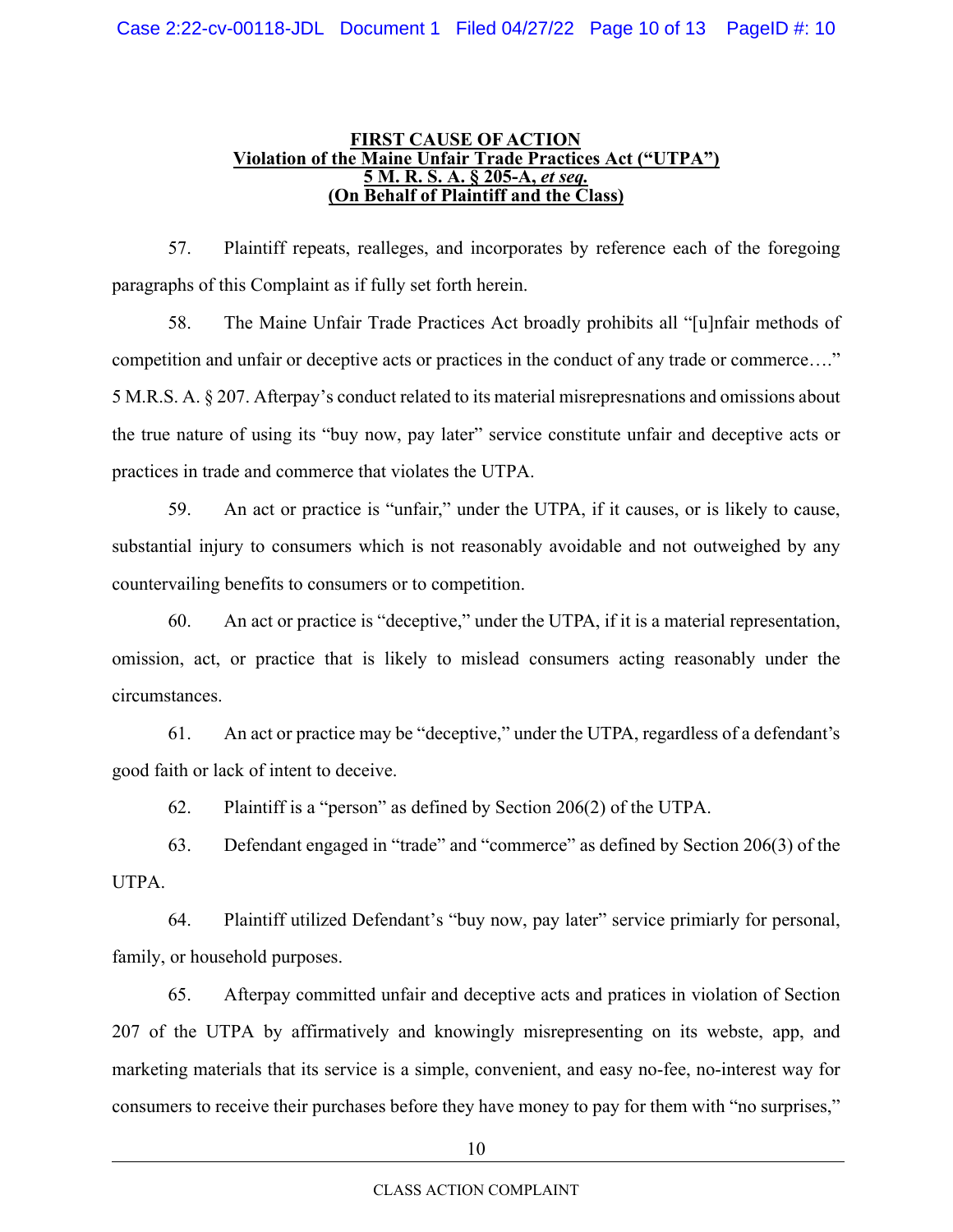but fails to warn consumers of the extreme and crushing NSF and overdraft fee risk of using the service.

66. The harm to Plaintiff and the Class outweights the utility of Defendants's practices. There were reasonably available alternatives to further Defendant's legitmate business interests, other than the misleading and deceptive conduct described herein.

67. Afterpay's business practices have misled Plaintiff and the proposed Class and will continue to mislead them in the future.

68. Plaintiff relied on Defendant's misrepresentations about the Afterpay service, believing it would be "simple" to use, with "no surprises," "no interest," and "no fees."

69. By falsely marketing its "buy now, pay later" service as such, Afterpay deceived Plaintiff and Class members into using the Afterpay service, only to find out that using Afterpay would trigger expensive, earnings-depleting bank fees.

70. Had Plaintiff known the truth about the Afterpay service, she would not have signed up for Afterpay.

71. As a direct and proximate result of Afterpay's unfair and deceptive practices, Plaintiff and Class members suffered and will continue to suffer actual damages in the form of overdraft and NSF fees. Defendant's fraudulent conduct is ongoing and presents a continuing threat to Class members in that they will continue to be deceived into signing up for Afterpay under the false belief that it is a "free" service without any "surprises," when in reality, users are exposed to a heightened risk of incurring expensive bank fees when using Afterpay

72. As a result of its unfair and deceptive conduct, Afterpay has been unjustly enriched and should be required to disgorge its unjust profits and make restitution to Plaintiff and Class members pursuant to 5 M.R.S.A. § 209.

73. Pursuant to 5 M.R.S.A. § 209, Plaintiff and the members of the Class, on behalf of the general public, seek an order of this Court enjoining Defendant from continuing to engage, use, or employ its unfair, unlawful, and deceptive practices.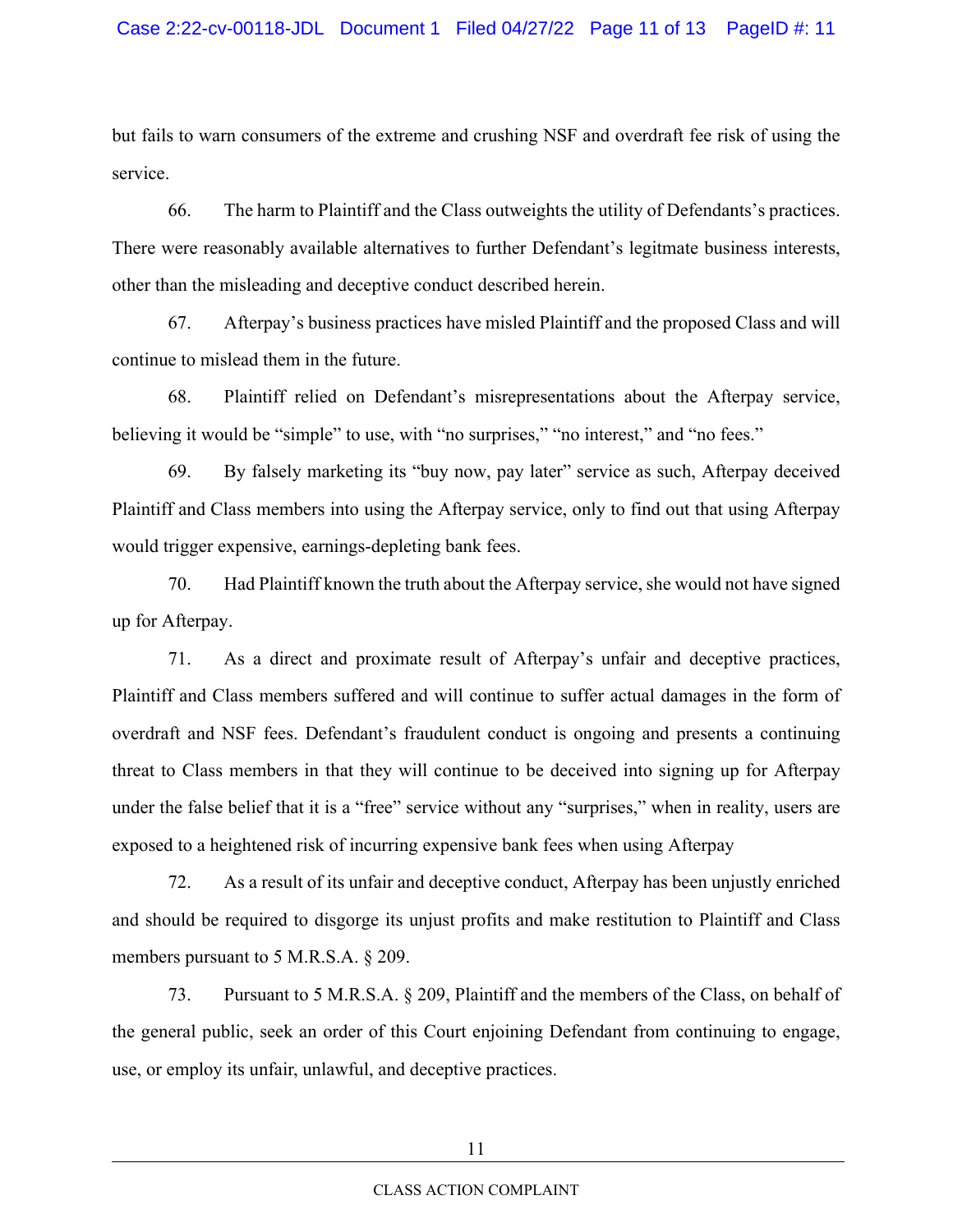## **PRAYER FOR RELIEF**

WHEREFORE, Plaintiff, individually and on behalf of the Class, demands a jury trial on all claims so triable and judgment as follows:

- A. Certifying the proposed Class pursuant to Federal Rule of Civil Procedure 23, appointing Plaintiff as representative of the Class, and appointing counsel for Plaintiff as lead counsel for the respective Class;
- B. Declaring that Afterpay's policies and practices as described herein a violation of the UTPA;
- C. Public injunctive relief enjoining Afterpay from the wrongful conduct as described herein;
- D. Awarding restitution of all fees at issue paid to Afterpay by Plaintiff and the Class as a result of the wrongs alleged herein in an amount to be determined at trial;
- E. Compelling disgorgement of the ill-gotten gains derived by Defendant from its misconduct;
- F. Awarding actual and/or compensatory damages in an amount according to proof;
- G. Awarding pre-judgment interest at the maximum rate permitted by applicable law;
- H. Reimbursing all costs, expenses, and disbursements accrued by Plaintiff in connection with this action, including reasonable attorneys' fees, costs, and expenses, pursuant to applicable law and any other basis; and
- I. Awarding such other relief as this Court deems just and proper.

## **DEMAND FOR JURY TRIAL**

 Plaintiff and all others similarly situated hereby demand trial by jury on all issues in this Class Action Complaint that are so triable.

Dated: April 26, 2022